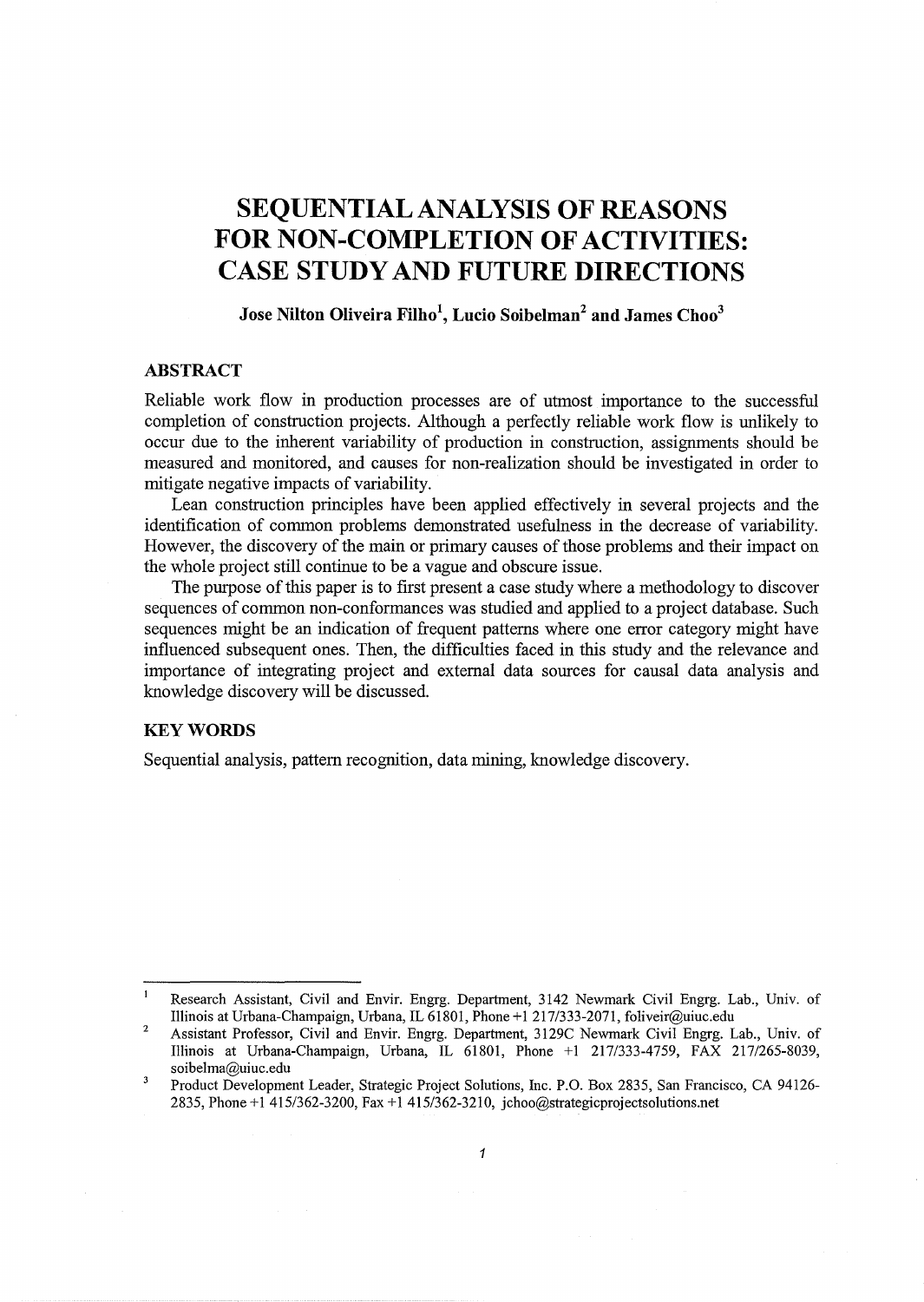#### **INTRODUCTION**

Reliable work flow in production processes are of utmost importance to the successful completion of construction projects (Ballard 1997, Ballard 2000). To facilitate the management and control of a project's work flow and mitigate negative impacts of variability, lean construction advocates that assignments should be closely measured and monitored, and causes for non-realization should be investigated (Koskela 1999, Ballard 2000).

The adverse relevance of variability to flow of work and system throughput has been recognized and exemplified by the literature (Womack and Jones 1996, Tommelein et al. 1999), and even though a perfectly reliable work flow is unlikely to occur due to the inherent variability of production not only in construction but also in manufacturing as a whole, control measures should be taken in order to diminish the risk of variability propagation to downstream flows.

In this scope, the purpose of the non-realization inspection is to identify main problems that are constraining the completion of planned activities. Once the sources of variability are located, corrective actions should be launched and the extent of their application observed so that those problems do not come into play again. This promotes work flow variability reduction, helping to increase overall project's workflow.

However, conventional project control in the Architecture, Engineering and Construction (AEC) industry generally focuses on discrepancies from cost and schedule project objectives, and it has not directly addressed the management of production and its variability (Ballard 2000).

Overcoming this deficiency, the Last Planner™ system of production control, based on lean construction principles, has been broadly and successfully implemented in several projects over the last few years. It effectively combines control and improvement to repress variability and the waste generated by it (Koskela 1999, Ballard 2000). Its focus on plan realization and the collection of reasons for non-completion of activities throughout a project deployment is an effective approach to the identification of the most common reasons and highlights these to project managerial personnel.

Nevertheless, the discovery of the main or primary causes of problems that limit the completion of construction assignments and their impact on the whole project still continue to be a vague and obscure issue. Little is known about the relationship among noncompletion of activities and how they correlate to each other (e.g., Are there similar dependencies among them? Does a particular failure in an activity influence downstream work?).

If the relationship among the sequence of non-conformance -events could be better understood, where some problems might be causing or influencing the development of others, many undesirable outcomes could be prevented by the appropriate selection of proactive actions. Moreover, the study of such relationships and their further integration with other project related data suggest a potential and promising means of having an even more informative analysis of the reasons that constrain the completion of activities. It is expected that the addition of this extra functionality to project control systems, such as Last Planner™,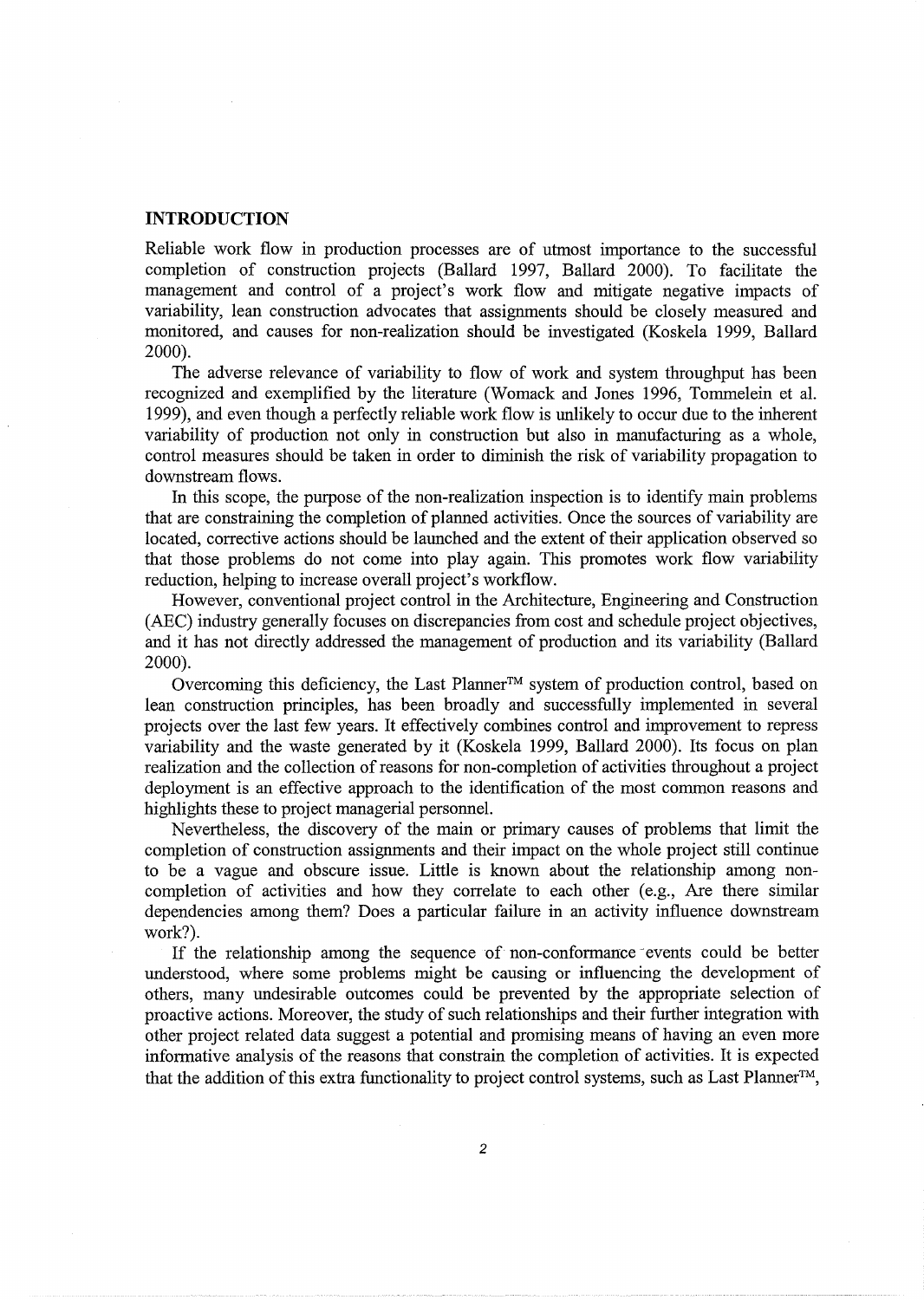would help to increase the overall work flow and to reduce project variability by warning of prospective failures.

The remainder of this paper is organized as follows. The next section presents the paper's main intentions and objectives. Afterward sequential analysis and its application are introduced. A case study presents an experimental work where sequences of non-completed activities were detected in a construction project. Then the difficulties faced during this initial investigation, as well as further directions, are discussed. Finally the paper summarizes its findings, expected contributions of prospective research effort and the importance of the proposed approach to improvements in construction project control.

### **OBJECTIVES**

The main focus of this paper is to present a case study where common patterns of sequences of non-completed activities were identified in a large on-going capital facility project. Although it cannot be shown that such sequences explain cause-effect relationships, they are an indication that some of them are somehow common and repetitive.

### **SEQUENTIAL ANALYSIS**

Managers are usually intrigued by events that by some means occur in sequence. Consumers regularly buy products following some pattern (e.g., computer, printer, scanner). Customers typically rent movies in succession (e.g., Godfather trilogy). Assiduous readers purchase books in particular sequences (e.g., introductory, advanced levels). Several businesses try to investigate such frequent behavior of their clients and take advantage of that information by anticipating their clients' next probable purchase or stimulating their next acquisition.

The construction domain is not significantly different. A project is composed of an ordered sequence of activities. The start of any activity is constrained by successful completion of its predecessors. Nevertheless it is not unusual to face problems on site that result in postponement of downstream work which in tum impacts overall project completion. But, how are these problems related to each other? Are there similar dependencies among them? Does the occurrence of a non-conformance in one activity influence following ones?

The study of regular patterns in databases had a considerable breakthrough with the analysis of series of transactional records (Aggrawal and et 1993). Also known in the literature as basket data analysis, it consists of the discovery of items commonly acquired together. As a simple example, consider a supermarket where customers buy groceries from time to time. Any purchase is a transaction and a transaction is composed of products bought jointly in a purchase. The focus of this study was the detection of products that were obtained together frequently. With that information available, managers could enhance their sales by improving store layout (e.g., displaying products that are commonly bought together close to each other) and promoting combined sales (e.g., chips with dip).

After successful implementation of such an approach, retailers and marketing analysts went further, learning not only merchandises that are purchased together but also merchandises that are purchased after the purchase of other one(s). This analysis of sequential events follows naturally from the association rules analysis (Aggrawal and Srikant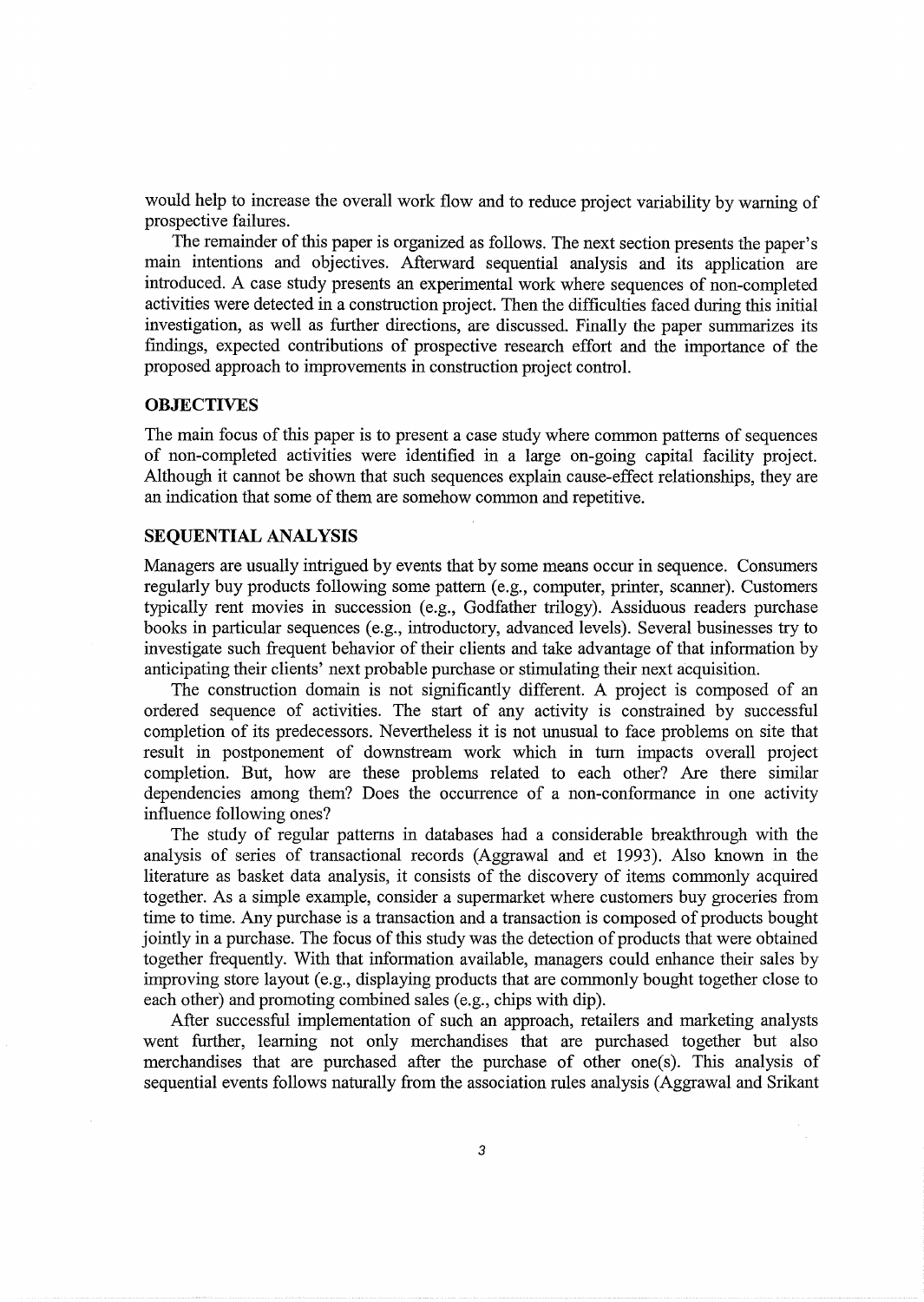1995) and it has been currently applied to genetics research (DNA sequence), telecommunications (calling patterns), and financial analysis (stock market fluctuation). A brief description of such approach, based on the work developed by Aggrawal and Srikant (1995), is provided below.

Consider a succession of purchase events that occur in some temporal order (For the sake of simplicity, the time difference among those events has been considered irrelevant) and each purchase is composed of one or more products or items (Table 1). For example, customer 2 first buys products 10 and 20, then product 30 and finally products 40, 60 and 70. In addition, products acquired in the same purchase do not possess any precedence relationship.

| <b>Customer</b> | <b>Time</b><br><b>Items</b> |          |  |
|-----------------|-----------------------------|----------|--|
|                 |                             | 30       |  |
|                 | $\overline{c}$              | 90       |  |
| $\overline{2}$  |                             | 10, 20   |  |
| $\overline{2}$  | $\overline{c}$              | 30       |  |
| 2               | 3                           | 40,60,70 |  |
| 3               |                             | 30,50,70 |  |
| 4               |                             | 30       |  |
| 4               | 2                           | 40,70    |  |
|                 | 3                           | 90       |  |

Table 1: Example of records of customer purchases (Adapted from Aggrawal and Srikant 1995)

A sequence is defined as all the purchases of a customer ordered chronologically. A graphical representation of such sequences is provided in figure 1. The problem of identifying sequential patterns is to find the sequences or subsequences among all the sequences that satisfies a minimum threshold value (technically known as minimum support). The importance of such a threshold is to set up the smallest amount of times that a particular sequence has to occur in order to be considered relevant. Moreover in large databases this threshold helps to reduce the amount of computation necessary to encounter frequent sequences.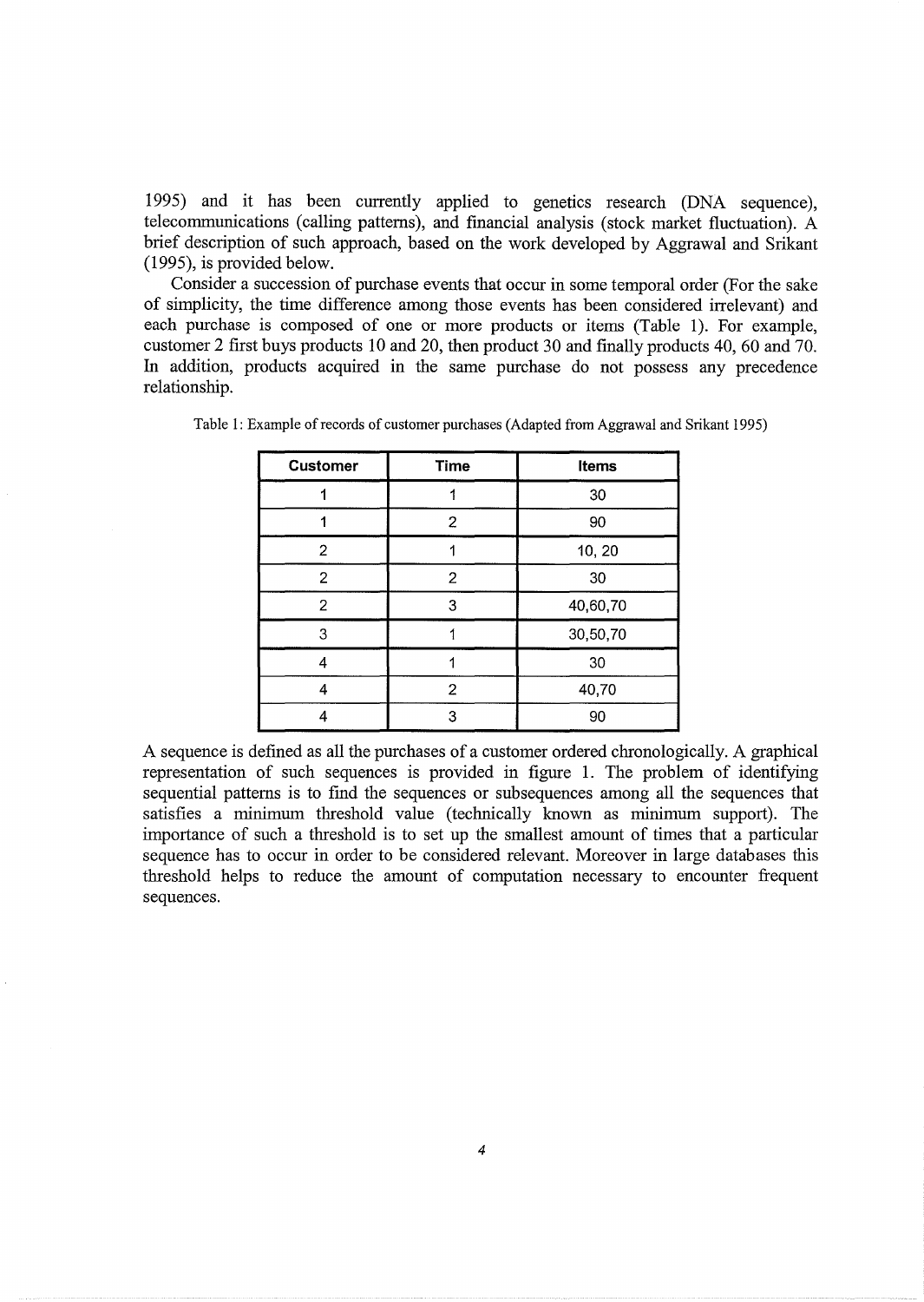

Figure 1: A set of sequences of events (e.g., purchases) derived from table 1

In this illustrative example, assume that the threshold value is 50% (i.e., to be considered frequent a subsequence has to occur at least 2 times out of the 4 existing sequences). From that setting it can be observed that purchases of product 30 followed by product 90 (which occurred in sequences 1 and 4) and purchases of product 30 followed by products 40 and 70 (which occurred in sequences 2 and 4) represent frequent subsequences.

A similar method can be applied to data regarding reasons for non-completion of activities such that sequences of activities facing non-conformances in some regular pattern could be encountered. For example, consider the hypothetical schedule provided below, where a node is represented by an activity identification number and, if an activity was not finished as planned, a reason for non-completion category number. Individual sequences can be represented by paths from a starting node until a node without successors is found. For instance, the paths <010,020,070,100> and <010,020,050,070,100> would represent possible sequences of activities.



Figure 2: Subset of hypothetical schedule composed of activity identification number and reason for noncompletion code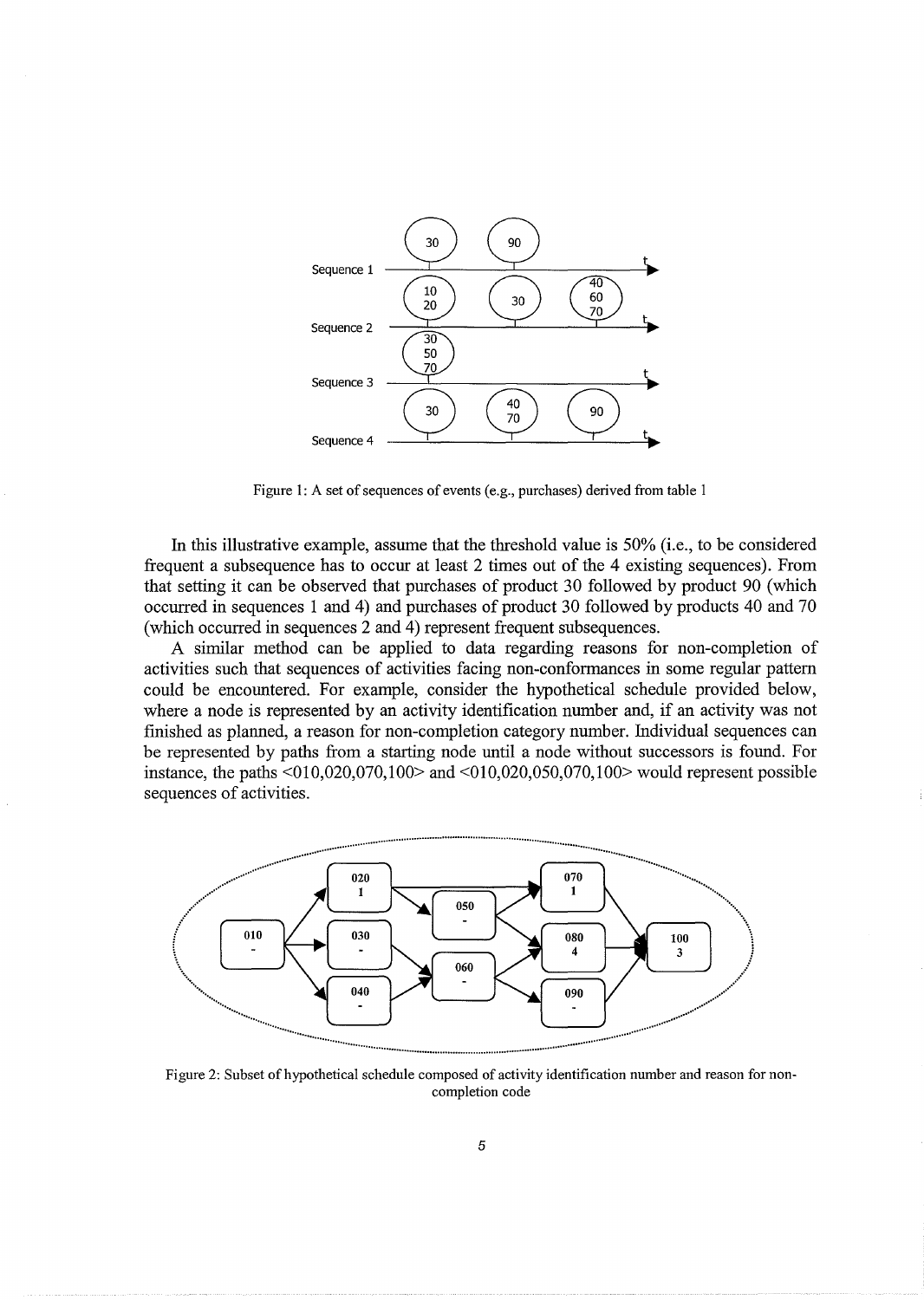The deployment of frequent sequences analysis could be useful as it might reveal sequences of activities possessing the same patterns of failures. For example, it could happen with some frequency that design changes might result in lack of equipment in subsequent activities; once the equipment that was adequate to perform concrete pouring is no longer suitable, because the design change resulted in major modifications of concrete structures.

### **CASE STUDY**

An experimental study has been conducted with data from a large on-going capital facility project. Strategic Project Solutions has been working with the main contractor of the project under study to implement SPS Project Suite which guides production teams in increasing plan reliability at production control level, promotes better interaction between production teams through transparency, and pulls material to workface using production level plans.

Data regarding the reasons for non-completion of activities have been collected daily such that a more rigorous control of project flow and variability could be performed. Such regular close inspection of conformance with planned work provided project managers with a better overview of the work flow, its variability and causes impacting the non- realization of some activities. Yet little is known about the relationship among causes of non-completion of activities.

In order to begin understanding those relationships, if any, an experimental work is being performed on the recorded reasons for non-completion. The first goal of this investigation is to verify the existence of such relationships. Future steps include the analysis of their correlation and relevance to other project features such as cost, time, quality and/or safety; Also, the integration of previous project related data as a means of predicting the occurrence of prospective non-conformances based on past information will be investigated. Initial results from the earliest step are presented herein; Latter ones will be investigated in the near future.

The data analyzed for this study spans basically 4 months of excavation and foundation work. Roughly 18,000 activities (ranging from a fraction of a day to a few days) were assigned and from those approximately 4500 had some non-conformance. This accounts for an average percent plan completed (PPC) of 75% for the period being considered. The reasons for non-completion were collected according to the following classification, which were determined and refined by the application of lean construction principles in numerous projects.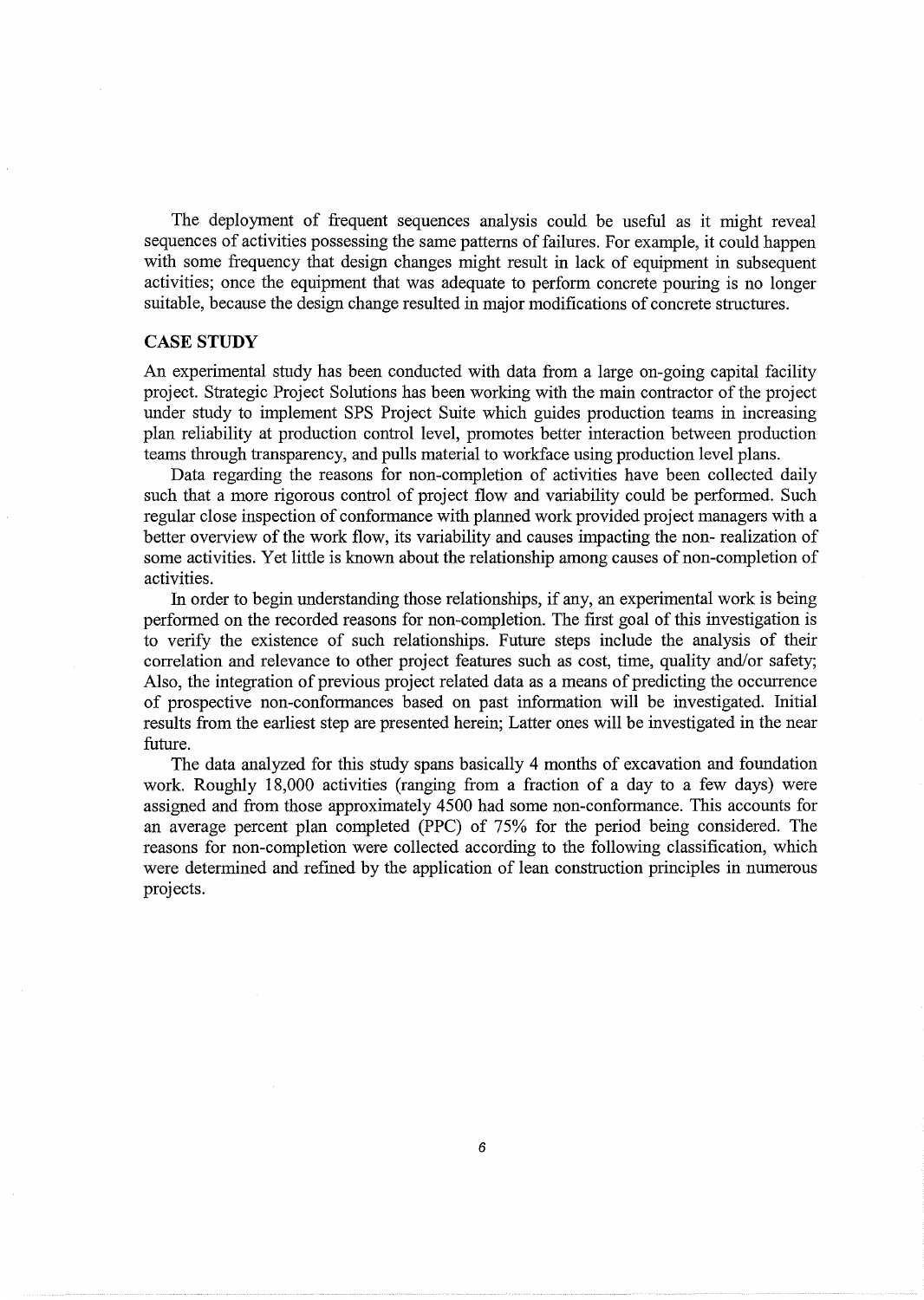| Code | Category           |  |
|------|--------------------|--|
|      | Information        |  |
| 2    | Material           |  |
| 3    | Labor              |  |
| 4    | Plant (Equipment)  |  |
| 5    | Weather            |  |
| 6    | Directive          |  |
|      | Prerequisites      |  |
|      | <b>Site Access</b> |  |

Table 2: Classification of reasons for non-completion

Following the approach described in the previous section, the provided data was preprocessed such that spurious values, mainly at the beginning and the end of the collection period, as well as some records with missing attributes were excluded. Because such records were irrelevant and ambiguous they were eliminated so that they would not mislead the investigation. In addition, all sequences of activities (together with their non-completion code for those activities that had some non-conformance) were created such that they would comply with the sequential analysis algorithm input file format. In other words, all the paths constituting a sequence of activities from the production control network were inserted into an input file, one path (i.e., sequence) per line.

The production control network established small logic networks, also known as work streams, for each significant milestone activity. Since milestones in fact determine goals and not activities, they were not modeled to have successors within the production control level. Because of that the sequence of activities input file was constrained to a few activities. Unsurprisingly this reduced the accuracy of the study. Nevertheless some patterns were still identified. The preliminary results obtained from this analysis are tabulated below, where the column title *sequential pattern of 3 activities* (e.g., sequence  $1\rightarrow4\rightarrow7$ ) means that an activity faced non-conformance classification 1 (Information) followed by an activity that had a nonconformance 4 (Equipment) followed by an activity that confronted non-conformance 7 (Prerequisites) and the column title *number of incidences* means the number of times that such pattern occurred in different work streams.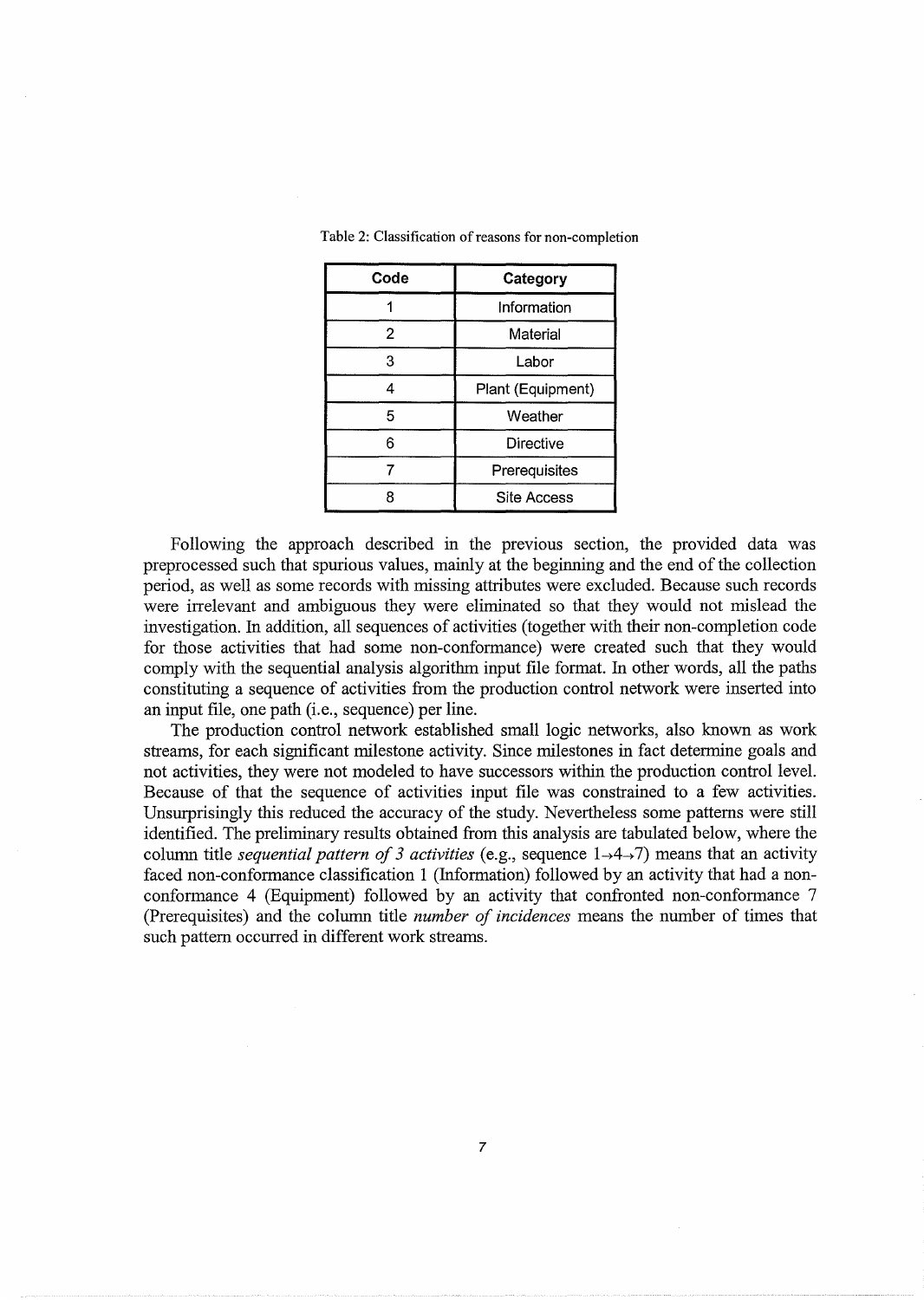| <b>Sequential</b><br>pattern of 1<br>activity | Number of<br><b>Incidences</b> | <b>Sequential</b><br>pattern of 2<br>activities | Number of<br><b>Incidences</b> | <b>Sequential</b><br>pattern of 3<br>activities | Number of<br><b>Incidences</b> |
|-----------------------------------------------|--------------------------------|-------------------------------------------------|--------------------------------|-------------------------------------------------|--------------------------------|
| $3_{( Labor)}$                                | 1329                           | $3\rightarrow3$                                 | 135                            | $3 \rightarrow 3 \rightarrow 3$                 | 39                             |
| 1 <sub>(Information)</sub>                    | 991                            | $6 \rightarrow 6$                               | 85                             | $6 \rightarrow 6 \rightarrow 6$                 | 21                             |
| $6$ (Directive)                               | 593                            | $4\rightarrow 4$                                | 72                             | $4\rightarrow 4\rightarrow 4$                   | 16                             |
| 7 <sub>(Prerequisites)</sub>                  | 492                            | $7\rightarrow7$                                 | 71                             | $7\rightarrow7\rightarrow7$                     | 14                             |
| $4$ (Equipment)                               | 438                            | $1\rightarrow 1$                                | 63                             | $1\rightarrow 4\rightarrow 7$                   | 7                              |
| $2$ <sub>(Material)</sub>                     | 421                            | $2\rightarrow 2$                                | 34                             | $2\rightarrow 2\rightarrow 2$                   | 7                              |
| $5_{\tiny{\textrm{(Weather)}}}$               | 161                            | $1\rightarrow 3$                                | 21                             | $\cdots$                                        |                                |
| $8$ (Site Access)                             | 108                            | $4 \rightarrow 3$                               | 21                             | $\cdots$                                        | .                              |
|                                               |                                | $7\rightarrow3$                                 | 20                             | $\cdots$                                        | $\cdots$                       |
|                                               |                                | $\cdots$                                        | .                              | .                                               | $\cdots$                       |

Table 3: Sequential analysis primarily results

The first two columns of table 3 show the standard collection of reasons for noncompletion of activities according to the classification provided in Table 2. It simply provides a means of identifying the most common non-conformances. For example, problems related to labor and information were the most frequent with 1329 and 991 occurrences respectively.

The next two pairs of columns display the incipient results from the sequential analysis investigation. The majority of the sequences occurred between same category problems (e.g., labor problem in one activity followed by labor problem in subsequent activity took place 135 times – sequence  $3\rightarrow 3$  became evident in 135 occasions). This seems reasonably intuitive once several sequential assignments were planned to be accomplished within a day, and when problem was faced, it would impact most, if not all, planned activities during that journey. However, there were other instances where these phenomena did not happen and under such circumstances supervising personnel should be intrigued by such repetitive episodes.

In addition, those results might be expressing some relative association among the sequences. For example whenever a prerequisite problem was faced, that kind of problem was followed by another prerequisite problem in 14.4% (71/492) of the time and by a labor problem in 4% of the time (20/492). With more comprehensive sequence generation and analysis this would warn managers about the likelihood of prospective failures and what kind of failures these might be, such that they could be prepared in advance and avoid future problems.

Yet sequences of same category problems were not the only patterns that emerged from the database. There were some other instances where problems in one activity were followed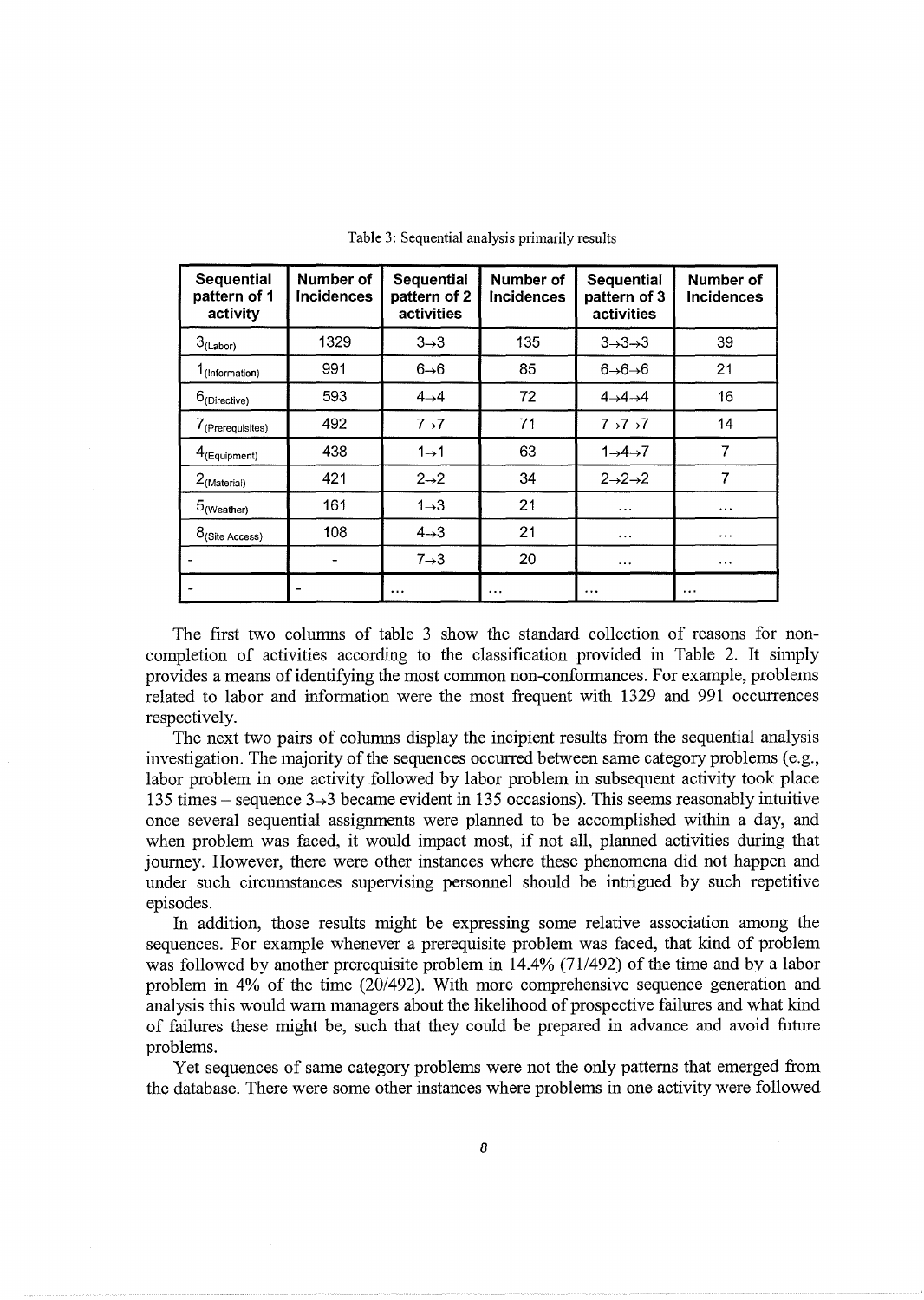by different errors, and even though they were less frequent than the former ones, they might impact the project's work flow considerably.

While the greater part of the frequent sequences seems to be common sense or trivial facts after they are revealed, the importance of such observations is that even not so frequent sequences might pinpoint relevant events that had not been noticed by onsite workforce. Furthermore, the high prevalence of some problems being followed by others might suggest that there is something more than just chance.

# **FURTHER INVESTIGATIONS AND FUTURE DIRECTIONS**

The outcomes achieved so far represent not only a challenge but also are an encouragement for further and deeper analysis of the incidence of frequent sequences of reasons for failure to complete planned activities. Restrictions and obstacles have to be overcome and future steps of this ongoing investigation as well as envisioned directions are discussed in the subsequent lines.

The first consideration is that beyond the restriction imposed by the adoption of milestones there was one even more critical. Current sequential analysis algorithms make the assumption that each individual sequence of events (i.e., activities) is independent from the other. In the representation adopted, some sequences shared common subpaths, which accounted for a slightly higher occurrence on some of the sequences encountered. Take as an example the two sequences derived from the hypothetical schedule represented on Figure 2. The sequences of activities <010,020,070,100> and <010,020,050,070,100> are almost identical and they share the same subsequences  $\langle 010,020 \rangle$  and  $\langle 070,100 \rangle$ . This duplication of representation would be counted twice by the sequential analysis algorithm. Because of that effect, new representations for the extraction of activities sequences are being considered and recent studies in the data mining community have been conducted to overcome this limitation particularly related to identification of frequent patterns in graph or network structures (Inokuchi, Washio, and Motoda 2000, Yan and Han 2002, Yan and Han 2003).

Still, even when these constraints are mostly removed and the frequent sequences are accurately identified, the foremost and ultimate question at this point is how to analyze such sequences and how useful they would be in the identification of main causes of noncompletion of activities. Although this is in fact a very ambitious and non-trivial objective, the most frequent chains of troublesome activities could be investigated by linking their reasons for non-completion with other project related data sources. First, the creation of such links would help to corroborate (or not) the reported reason. Moreover, tracing such links could help in the identification of main causes, and they might even provide evidence of the existence (or not) of some cause-effect relationships within sequences.

However, during the investigation of the activities' chains in this study, the insufficient availability of project wide data as well as a non-uniform representation of project entities among different systems was observed. For example, whenever a problem was reported to be related to insufficient labor, it was not possible to verify why a particular crew was assigned less man-hours than originally planned, once the daily production plans were not resourced within the production plan network (although resource loading is being considered as a feature in production planning by the time of this writing). Similar difficulties were faced with other problems, and even assessment of financial impacts of certain sequences was

9

 $\equiv$   $\pm$   $\pm$ 

المستنبي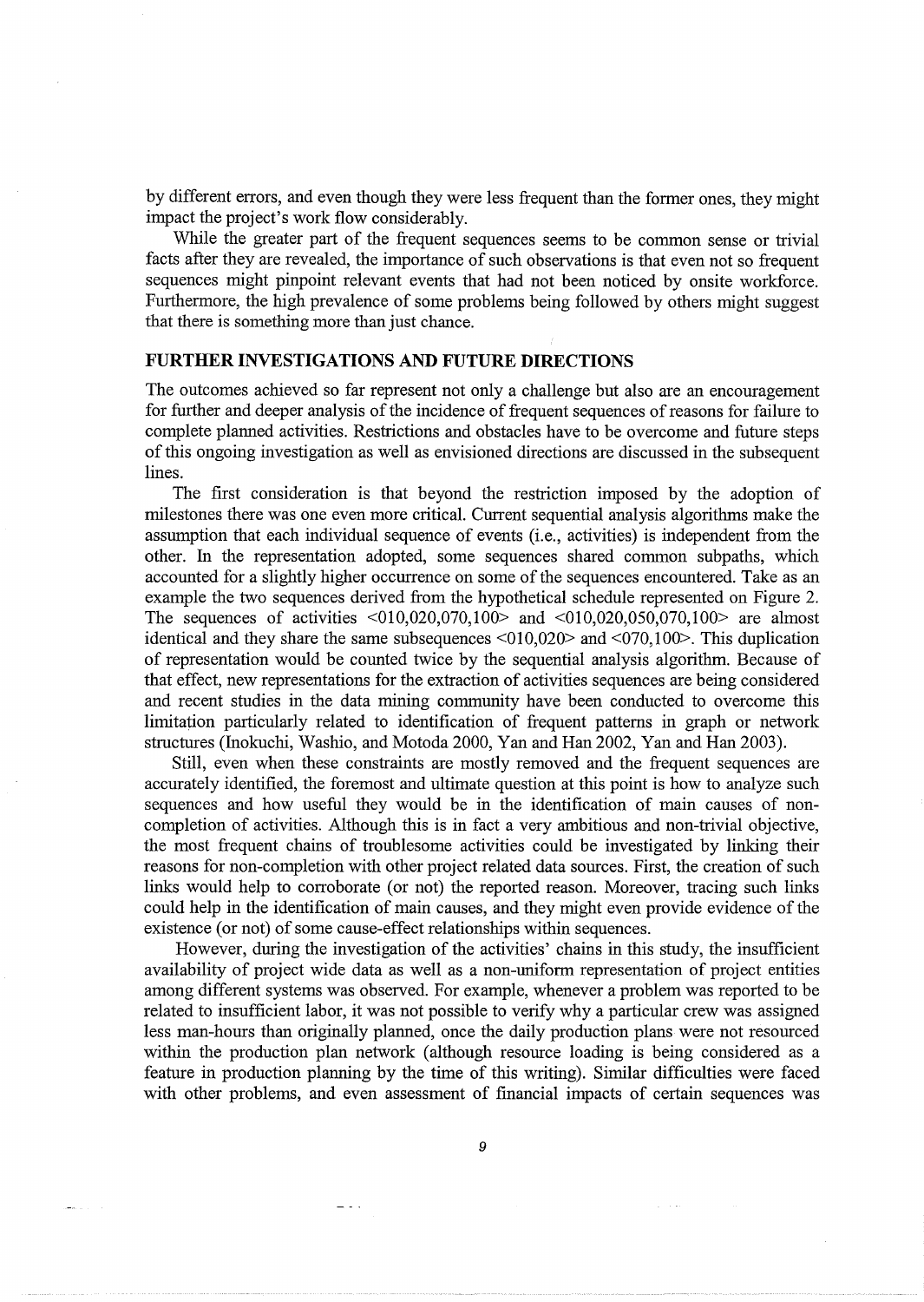unsatisfactory, once there was no standard categorization or linkage among project components in diverse systems. Although most of the problems faced onsite were discussed and resolved during daily meetings, and some preventive measures were taken to avoid repeated failures (e.g., assure readiness for a task before task is planned to be performed), many solutions were not documented or easily verified from collected data. Most of the know-how and lessons-learned remained in the minds of managers or supervisors and there was no formal means of gathering this acquired experience.

This brings up an issue of utmost importance to the whole construction project data analysis research community: lack of integrity and cross-reference not only among different project databases but also between different projects and more appropriate structures to associate them to historical corporate-wide statistics for facilitated data analysis (FIATECH Capital Projects Technology Roadmapping Initiative, 2003).

Various studies have been performed successfully in the area of data integration, but most focus on a partial scope of application. Some examples are cost and schedule integration, schedule and project model integration (Aalami, Fischer and Kunz 1998), Industry Foundation Classes (IFC) - created by the International Alliance for Interoperability (IAI 1996), among others. A uniform or standardized data modeling that as smoothly as possible integrates and/or summarizes data about scheduling, cost, control, safety, quality, personnel, and other project related databases (e.g., weather or price indexes) and that enables the reference of matching project entities across multiple systems, is ideal for data retrieval and the above mentioned efforts ultimately will achieve that goal entirely.

In summary, various data quality problems (missing, unknown and incorrect values), heterogeneous data formats, and limited integration in construction project databases have been hindering the development of advanced data analysis in the AEC realm for a long period and a broader solution must be modeled and designed such that deeper, wider and more comprehensive construction project data analysis and knowledge discovery can be accomplished.

#### **CONCLUSION**

This paper presented a case study where sequences of non-completion of activities were identified. Though it is still too premature to state any conclusive response to the hypothesis that there are (or not) strong evidences that particular activities were the cause of problems downstream, such sequences are an indication that there might be some pattern among them beyond randomness.

The complete generation of such sequences, taking into consideration the minimization of the limitations encountered in this experimental work discussed above, together with combined analysis of other direct and indirect project data, seems to be unavoidable steps towards a more thorough comprehension of what aspects are more related to non-completion of activities. Successful achievement of this proposed approach would have a considerable impact on current project control strategies, especially to the Last Planner™ system of production control.